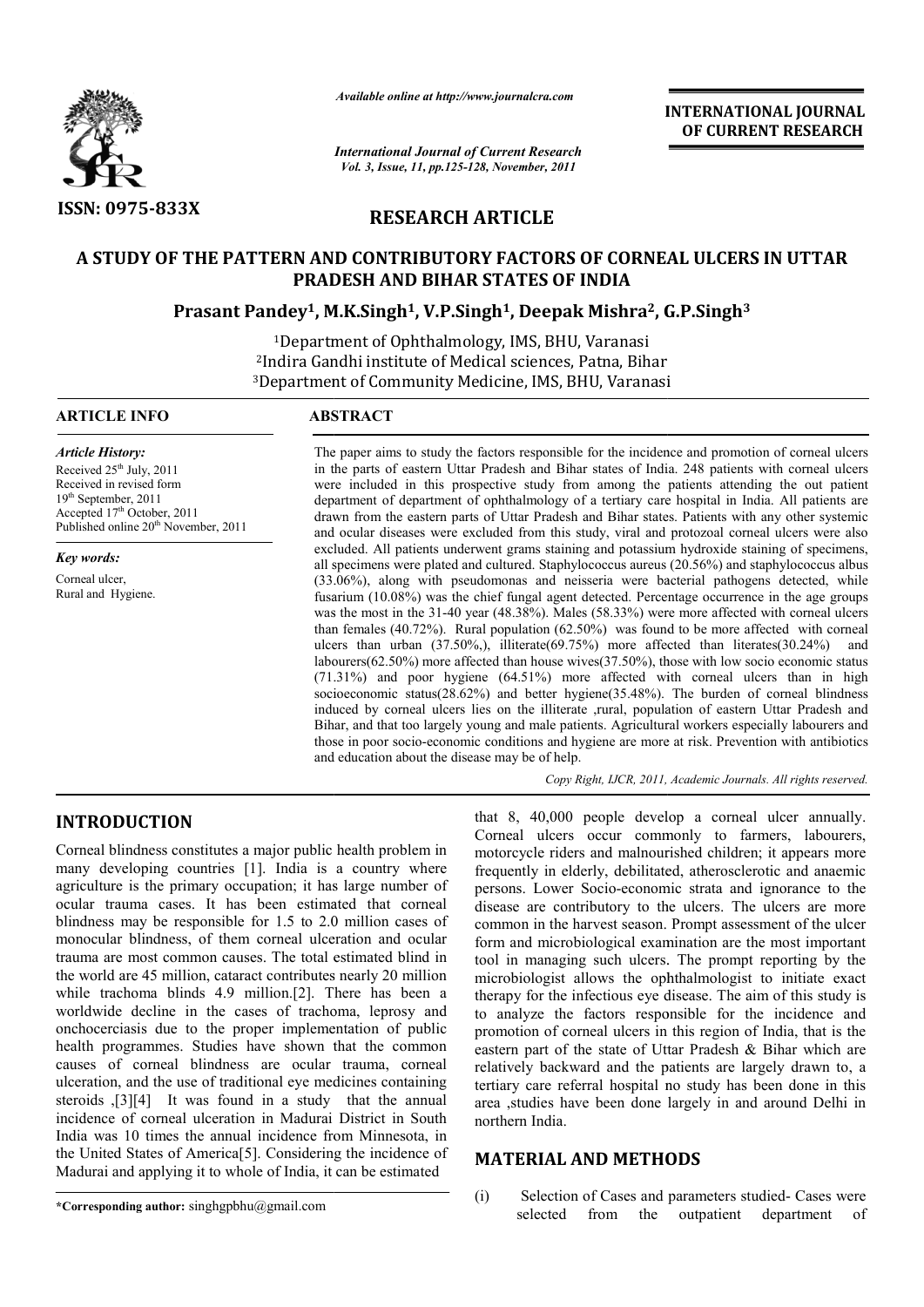ophthalmology, during the period of September 2008 to January 2010. A total of 248 cases of corneal ulcer were studied. Viral and protozoa ulcers have been excluded from this study due to lack of availability of identification techniques. Patients associated with any other systemic or ocular illness or with any previous surgery or ocular medication was excluded. We studied 248 cases of corneal ulcers with bacterial, fungal, and trauma as underlying pathologies and with corneal ulcer cases using various parameters (epithelial defects sizes, aetiologies, therapy, response and factors like literacy and socioeconomic status).

(ii) Gram staining and Potassium hydroxide (Koh) Examination-Recording of a detailed history and examination and the size and extent of the ulcer was done in a Performa and also the outpatient slip for future reference. Topical Proparacaine drops are instilled in the patient's diseased eye, while the patient is sitting on the slit lamp bio microscope a sterilized number 15 surgical blade is used to scrape the ulcer from the edges and the floor after the removal of overlying discharge. Scrapping material is now transferred on to the sterilized glass slide.

|  | (mm)) Table 1. Distribution of corneal ulcers patients according to epithelial defect size (in millimetres |  |  |  |  |  |
|--|------------------------------------------------------------------------------------------------------------|--|--|--|--|--|
|--|------------------------------------------------------------------------------------------------------------|--|--|--|--|--|

| Socio Demographic<br>Variables |          | Ulcer size (in mm) |      |                |                           |
|--------------------------------|----------|--------------------|------|----------------|---------------------------|
| AGE (in years)                 | $2x2$    | $(2x2)-(5x5)$      | >5x5 | Total (%)      | Chi-square Test of        |
|                                |          |                    |      |                | Association               |
| $<$ 30                         | 30       | 10                 | 40   | 80 (32.25%)    | $\chi$ 2=24.47            |
| $31-40$                        | 21       | 51                 | 48   | 120(48.38%)    | $Df=2$                    |
| $\geq 41$                      | 11       | 12                 | 25   | 48 (19.35%)    | Significant $(p<0.001)$   |
| Total                          | 62       | 73                 | 113  | 248            |                           |
| <b>SEX</b>                     |          |                    |      |                | $x2 = 35.57$              |
| <b>MALE</b>                    | 51       | 24                 | 72   | 147(59.27%)    | $Df=2$                    |
| <b>FEMALE</b>                  | 11       | 49                 | 41   | $101(40.72\%)$ | Significant $(p<0.001)$   |
| Total                          | 62       | 73                 | 113  | 248            |                           |
| <b>AREA</b>                    |          |                    |      |                |                           |
| <b>RURAL</b>                   | 51       | 51                 | 53   | 155(62.50%)    | $\chi$ 2=24.12            |
| <b>URBAN</b>                   | 11       | 22                 | 60   | 93 (37.50%)    | $Df=2$                    |
| Total                          | 62       | 73                 | 113  | 248            | Significant $(p<0.001)$   |
| <b>EDUCATION</b>               |          |                    |      |                |                           |
| <b>LITERATE</b>                | 20       | 22                 | 33   | 75 (30.24%)    | $\chi$ 2=86.74            |
| <b>ILLETERATE</b>              | 42       | 51                 | 80   | 173(69.75%)    | $Df=2$                    |
| Total                          | 62       | 73                 | 113  | 248            | Significant $(p<0.001)$   |
| <b>OCCUPATION</b>              |          |                    |      |                |                           |
| <b>HOUSEWIFE&amp;</b>          | 23       | 10                 | 60   | 93 (37.50%)    | $\chi$ 2=18.56            |
| OTHERS (children               |          |                    |      |                | $Df=2$                    |
| and students)                  |          |                    |      |                |                           |
| Agriculture/Labourer           | 25       | 55                 | 75   | 155(62.50%)    | Significant $(p<0.001)$   |
| Total                          | 48       | 65                 | 135  | 248            |                           |
| SOCIO-                         |          |                    |      |                |                           |
| <b>ECONOMIC</b>                |          |                    |      |                |                           |
| <b>STATUS</b>                  |          |                    |      |                |                           |
| LOW                            | 32       | 57                 | 88   | 177((71.31%)   | $\chi$ 2=28.40<br>$Df=2$  |
| <b>MIDDLE</b>                  | 30<br>62 | 16                 | 25   | $71(28.62\%)$  |                           |
| Total                          |          | 73                 | 113  | 248            | Significant $(p<0.001)$   |
| <b>HYGIENE</b>                 |          |                    |      |                |                           |
| <b>POOR</b>                    | 33       | 60                 | 67   | 160(64.51%)    | $\chi$ 2=16.82            |
| GOOD                           | 29       | 13                 | 46   | 88(35.48%)     | $Df=2$                    |
| Total                          | 62       | 73                 | 113  | 248            | Significant ( $p<0.001$ ) |

**Table 2. Distribution of hypopyon ,perforation and pannus in corneal ulcer cases**

| Complications | Number | % of cases |
|---------------|--------|------------|
| Hypopyon      |        | 27.78      |
| Perforation   |        | 16.66      |
| Pannus        |        | 14 68      |

| Table 3. Distribution of corneal ulcers in relation to the aetiological agent identified microbiologically and its drug sensitivity pattern |  |  |  |
|---------------------------------------------------------------------------------------------------------------------------------------------|--|--|--|
|---------------------------------------------------------------------------------------------------------------------------------------------|--|--|--|

|          | microorganisms          | Number | $\%$   | DRUG SENSITIVITY PATTERN                              |
|----------|-------------------------|--------|--------|-------------------------------------------------------|
| A.       | Staphylococcus aureus   | 10     | 20.33  | Chloremphenicol, gentamycin, amikacin                 |
| Bacteria |                         |        |        | tobramycin, erythromycin, trimethoprim.               |
|          | Staphylococcus albus    | 16     | 33.33  | Chloremphenicol, gentamycin                           |
|          |                         |        |        | erythromycin, trimethoprim, tetracycline              |
|          | Pseudomonas aeurogenosa | 5      | 10.41  | Gentamycin, amikacin, netilmycin                      |
|          | Nesseria catarrhalis    |        | 2.03   | Streptomycin ,gentamycin, ciprofloxacin, norfloxacin, |
|          |                         |        |        | chloremphenicol                                       |
| Total    |                         | 22     | 45.83  |                                                       |
| В.       | Fusarium                |        | 10.41  |                                                       |
| Fungus   |                         |        |        |                                                       |
|          | Aspergillus fumigatus   | 3      | 6.25   | -                                                     |
| C.       | No pathogen detected    | 18     | 37.50  | ۰                                                     |
|          | Total                   | 48     | 100.00 |                                                       |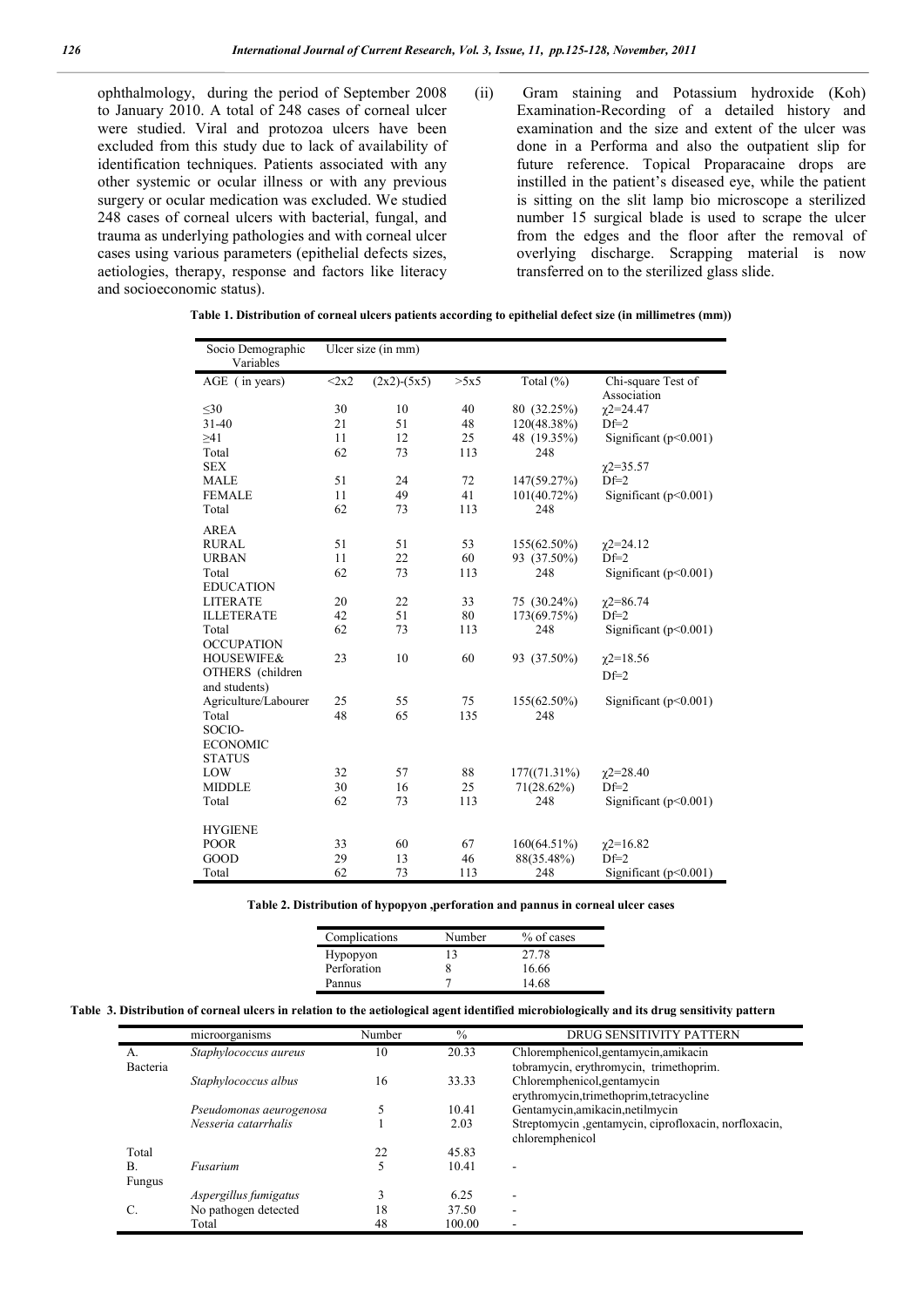These are now examined for gram staining and Koh examination in our department laboratory. Treatment is started empirically with the fortified antibiotic drops in severe graded ulcers and topical Floroquinolones in mild and moderate graded cases with the possible bacterial or fungal diagnosis in mind.

- (iii) Taking corneal smear for culture and sensitivity**-**According to the species that are commonly found in ocular infections specially corneal ulcers we need blood agar, chocolate agar, nutrient agar, thioglycollate broth, brain heart infusion broth for bacterial culture and Sabourauds dextrose agar for fungi culture[6]. The scrapping were gently applied as a 'C' streak on the solid media and dipped in liquid media.
- (iv) Culture Techniques -Plating out a specimen for single colonies
	- 1. We Label agar plate with patient name, identification number and date.
	- 2. Inoculate agar plate with material from corneal scrape
	- 3. Flame loop until it is red hot, then allow cooling (15-20 seconds).
	- 4. Holding the agar plate close to the convection currents of the Bunsen flame, streak the loop from the original inoculums.
	- 5. Sterilize the loop allow cooling and streaking out pattern to produce pattern 'C'.
	- 6. Repeat step 4.

## **RESULTS**

The age distribution in corneal ulcer cases were maximum in the age group  $\leq 30$  years  $(33.33\%)$  and  $31-40$  years (48.38%).The youngest patient in the corneal ulcer cases was 12 years while the oldest one was 65 years old. The sex distribution of corneal ulcer cases showed male predominance. Approximately 58.33% were males in the corneal ulcer cases, Significance observed with respect to sex is  $p<0.005$  and thus it is correlated with incidence of corneal ulcer cases in males. It was found that severe grade  $(\geq 5 \times 5$ mm) epithelial defects were maximum (45.56%) in corneal ulcers and then moderate  $(\geq 2 \times 5$ mm) grade (29.43%) and mild grade (<2×5mm) (25.00%). 155 cases belong to the rural areas as compared to 93 cases of urban areas. A majority of corneal ulcer cases are illiterate (78.3%).. Most of the corneal ulcer cases were engaged in agriculture occupation wise. The non-agriculture and agricultural labourers constituted (62.50%) were more effected by corneal ulcers when compared to housewives, students and children put together (37.50%). The maximum number of corneal ulcer cases belonged to low socio economic status (71.31%) due to increased malnutrition and poor hygiene in this group as predisposing factors. p<0.05. Corneal ulcer cases were common in poor hygiene patients (64.51%). Hypopyon was present in 27.78% cases, while perforation and pannus were present in 16.66% and 14.51% cases respectively. Most common microorganisms in our set up was bacterial (45.34%) followed by fungal (16.66%) in causation of corneal ulcers. Among bacteria commonest was staphylococcus aureus and albus (20.56% & 33.06% respectively) followed by pseudomonas (10.08%) and Neisseria Cattarhalis (10.08%). Among fungi, the most common was *Fusarium* (10.41%) followed by *Aspergillus Fumigatus* (6.04%). Staphylococcus was found to be sensitive

to Chloremphenicol, Gentamycin, Amikacin, Tobramycin, Erythromycin and Trimethroprim. Staphylococcus albus was susceptible to chloremphenicol, erythromycin, tetracycline, trimethroprim and gentamycin. Pseudomonas was sensitive to gentamycin, amikacin and netilmycin. Neisseria cattarhalis was sensitive to Ciprofloxacin, Norfloxacin and Chloremphenicol (Tables 1, 2&3)

# **DISCUSSION**

The world health organisation currently estimates, there are 161 million persons world Wide with visual impairment, which includes 37 million blind i.e. visual acuity  $\leq$  \60 in the better eye. [7]. An emphasis on managing the backlog of cataract surgery in developing country like India forces other causes to take a back seat. Lewallen, Courtright and others [8] have reported in a study expanding to four countries of Africa that among the major causes of visual loss in children, corneal scar and pthysis are responsible for around 19% of the total childhood blindness. In this study the higher incidence of corneal ulcers in the age group ≤30 and 31-40 years is due to the fact that they are the working population (outdoor workers) and more prone to corneal injury in day to day life. Males are more affected than females, the imbalance is probably due to disproportionate attendance in the hospital, despite increased awareness, and female patients tend to be ignored by the family members or report late for consultation also because males are outdoor workers and are more exposed. The incidence of severe grade corneal ulcers is more as compared to moderate and mild grades, this indicates either a delay in the treatment or inadvertent use of easily available steroid eye drops in the form of traditional medicines. Most of the ulcer cases belonged to rural areas  $(p<0.001)$  as poverty, ignorance, and malnutrition are prevalent in villages. Additionally adequate medical facilities still lack in the rural areas. Rural and illiterate patients are more affected; this suggests that habitation and educational status has got significant impact on corneal ulcer predisposition [9]. Farmers are more affected compared with housewives, labourers students and children put together .The data clearly depicts the agriculture based economy of India. P-value reaches <0.05 and thus is significant with respect to occurrence of corneal ulcers. Socio economic factors happen to be one of the influencing factors in this study as patients living in the low socio-economic strata are more involved. Poor hygiene is one of the important pre-disposing factors for infection .Various other clinical features of corneal ulcer cases like Pannus, Hypopyon and Perforation were also considered, suggesting that a good percentage of patients could either not get treatment at all or were treated with topical steroids along with other drugs.. Chloremphenicol is the antibiotic for which the bacteria isolated were sensitive besides others like amino glycosides, erythromycin and trimethroprim. The Bhaktapur Eye Study of Nepal had suggested prophylactic chloremphenicol as a useful option [9] .Drug sensitivity to fungus was not done. On comparing to studies in the western world, bacteria are still the commonest cause, but predispositions are different, Youhanna William Ibrahim et al [10] in "The ports mouth corneal ulcer study" found that the gram positive bacteria accounted for 71.1% cases while gram negative for 28.9%, Acanthmoeba predominates in contact lens wearers, only 1.9% had poor visual outcome. Nakabhayashi Jo et al [11] in a study at the saga medical